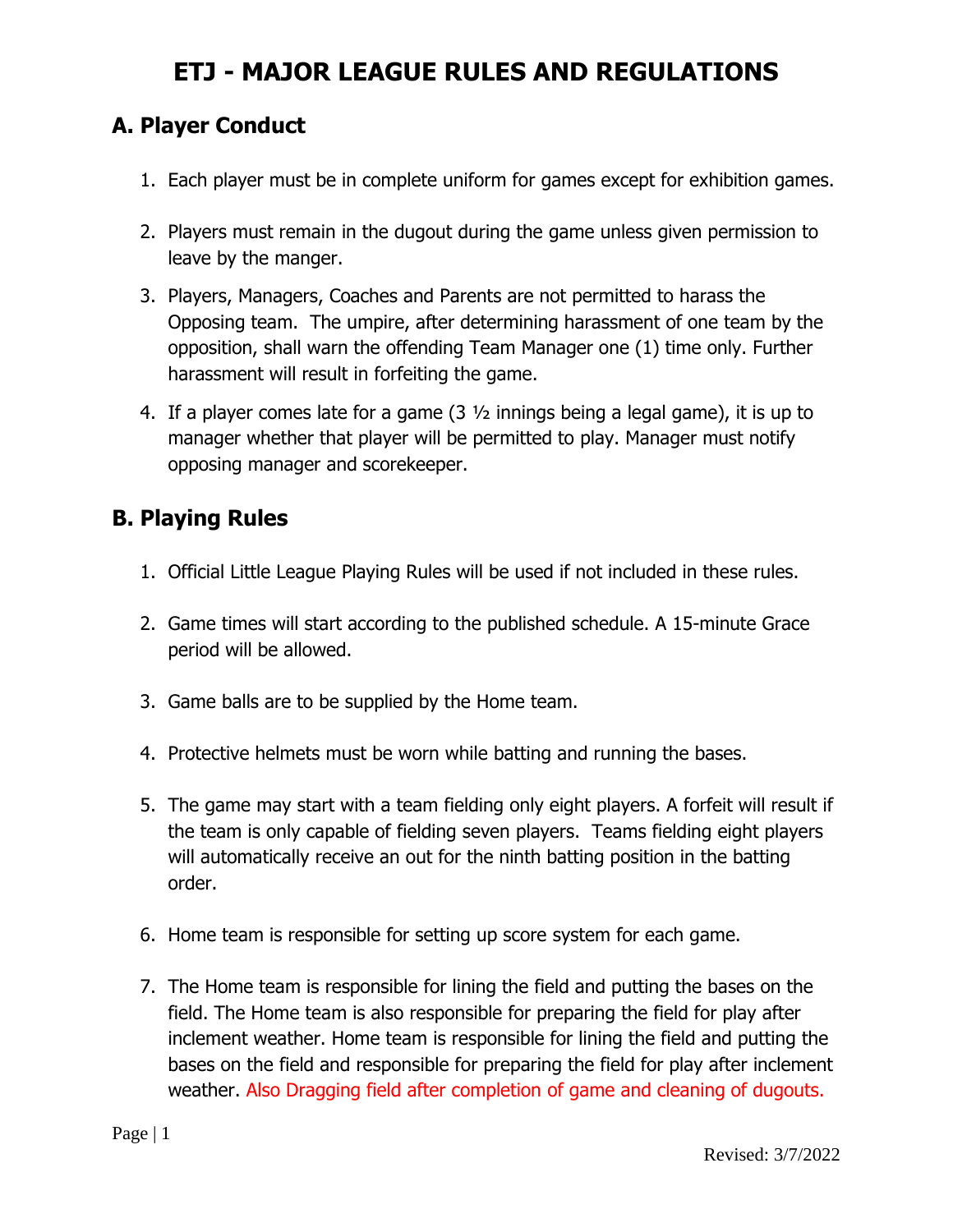- 8. Mercy Rule: If a team is ahead by 15 runs after 2 ½ innings, 12 runs after 3 ½ and 10 runs after 4 ½ the game is officially over. If the Home team is behind they will have the opportunity to bat in the bottom of an inning.
- 9. The umpire, on the first offense will warn **each** batter that throws a bat. For the second offense and subsequent offenses during the same game, the batter will be called out.
- 10.A team has the option to use an Extra Hitter and bat 10 players but must finish the game with 10 players. The EH must be declared prior to game time. The EH is considered a position player.
- 11.Everyone must play two (2) consecutive innings in the field by the end of a regulation game in addition to a minimum of at least one plate appearance.
- 12.**Call Ups –** the use of call ups from a younger age league is permitted. Managers must inform the opposing manager of any call ups being used in the game. At the manager's discretion, it is recommended that the called up player be played in the outfield. Call ups are NOT permitted to play the position of pitcher or catcher. All call ups must bat at the end of batting order. Rule #12 does apply to call ups.
- 13.A game that is continued to the next playing time due to rain or darkness will follow the pitching rules for that week that the game is made up. The game will restart from the time that game was called by the head coaches and umpires. If players are not present from the original continuation game, adjustments can be made to game roster. Prior to game time, any modifications must be reviewed by both head coaches and umpires.
- 14.**Sliding** Headfirst slides are not permitted when advancing to the next base. A player that performs a headfirst slide when advancing to the next base will automatically called out with the play resulting in a dead ball situation. Headfirst slides are permitted when a player has overrun a base and is attempting to get back to the base. A leg first or headfirst slide into first base is prohibited resulting an out and a dead ball situation.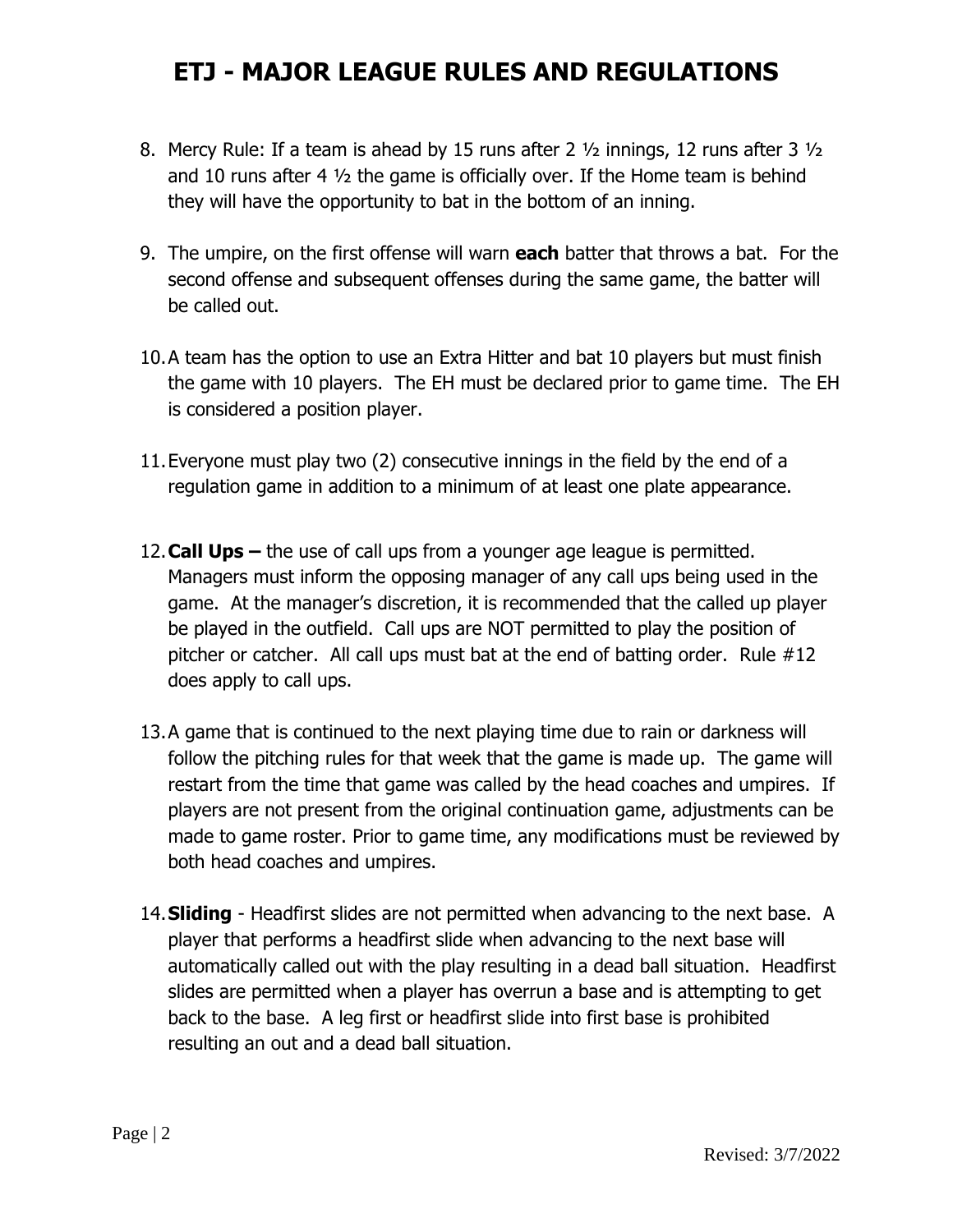- 15.**Catcher speed up rule** is in effect. The last out of the inning may replace the catcher on base with two outs.
- 16.**Fake Bunt** A batter is not permitted to show that they are bunting and then pull back and swing. If this occurs the batter will be called out.
- 17.**Dropped Third Strike** The batter becomes a runner when (a) He hits a fair ball or (b) The third strike called by the umpire is not caught, providing (1) first base is unoccupied, or (2) first base is occupied with two out.

Comment: A batter who does not realize his situation on a third strike not caught, and who is not in the process of running to first base, shall be declared out once he leaves the dirt circle surrounding home plate.

Examples:

**Less than two outs and first base is occupied** – the batter is out. Any and all runners advance on their own risk.

**2 outs and first base is occupied** – (this does include bases loaded) ball is live! Batter becomes a runner!

**Less than two outs and first base is empty** – Batter becomes a runner 2 outs and first base is empty – Ball is Live, Batter becomes a runner, if any runners are on second and/or third they run at own risk

### **C. Pitching Rules**

1. If three (3) batters are hit by the same pitcher in a single game, that pitcher must be replaced.

2. Once a pitcher has been removed from the game, they cannot return to that position.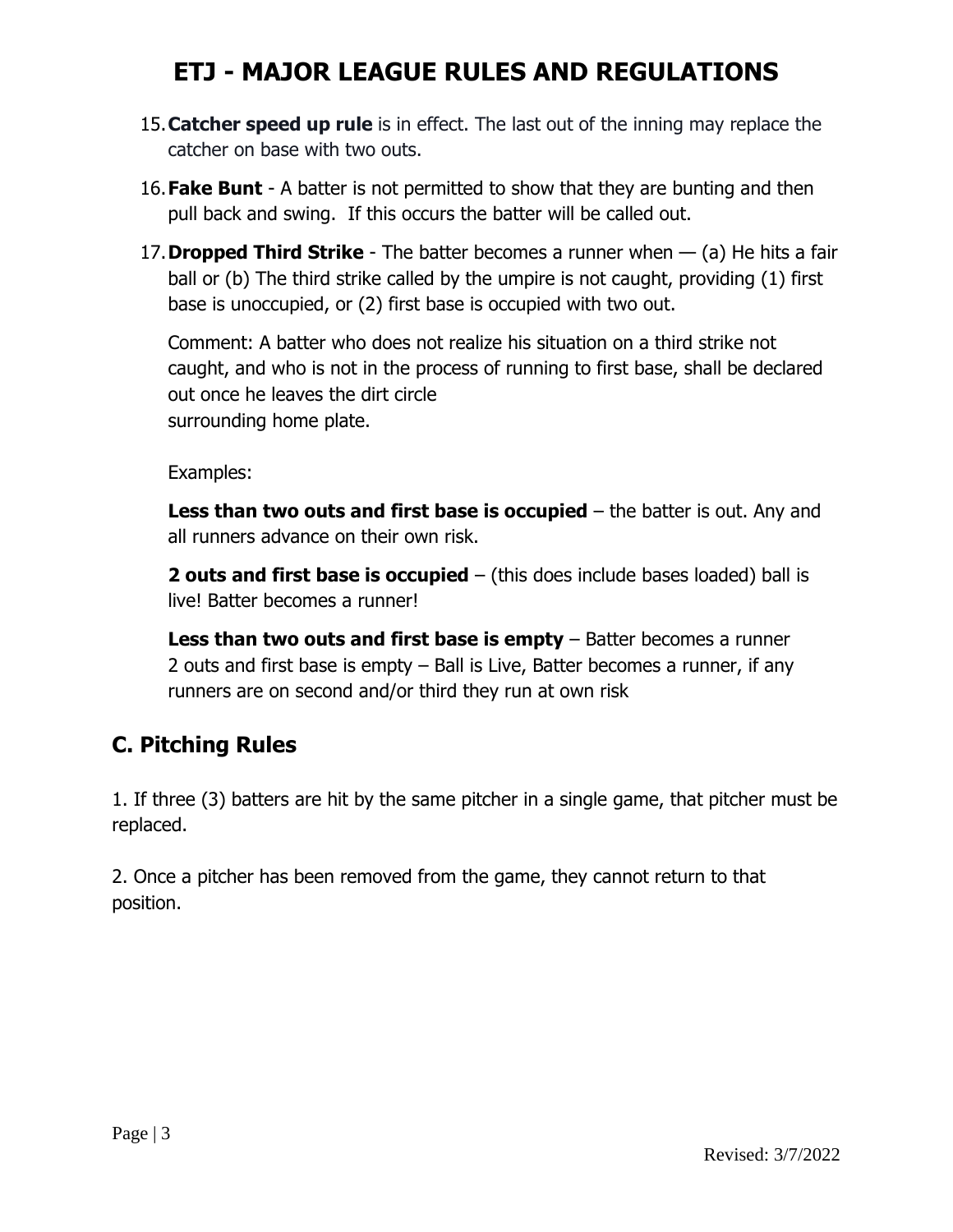3. **Pitch Count Limits** - The manager must remove the pitcher when said pitcher reaches the limit for his/her age group as noted below, but the pitcher may remain in the game at another position:

|           | Player Age   Maximum Pitches Per Day |
|-----------|--------------------------------------|
| $11 - 12$ |                                      |
| $9 - 10$  | 75                                   |
| $6 - 8$   |                                      |

EXCEPTION: If a pitcher reaches the limit imposed above for his/her league age while facing a batter, the pitcher may continue to pitch until any one of the following conditions occurs:

- a. That batter reaches base;
- b. That batter is put out;
- c. The third out is made to complete the half-inning or the game;
- d. The pitcher is removed from the mound prior to the batter completing his/her at bat.

NOTE: The pitcher would be allowed to play the catcher position provided that pitcher is moved, removed, or the game is completed before delivering a pitch to another batter. If a player delivers 41 or more pitches, and is not covered under the threshold exception, the player may not play the position of catcher for the remainder of that day.

|  |  |  |  |  |  |  |  |  |  | 4. Pitchers league age 12 and under must adhere to the following rest requirements: |  |
|--|--|--|--|--|--|--|--|--|--|-------------------------------------------------------------------------------------|--|
|--|--|--|--|--|--|--|--|--|--|-------------------------------------------------------------------------------------|--|

|           | Number of Pitches   Calendar Days Rest |  |  |  |  |
|-----------|----------------------------------------|--|--|--|--|
| 66+       |                                        |  |  |  |  |
| $51 - 65$ |                                        |  |  |  |  |
| $36 - 50$ |                                        |  |  |  |  |
| $21 - 35$ |                                        |  |  |  |  |
| $1 - 20$  |                                        |  |  |  |  |

NOTE 1: Under no circumstance shall a player pitch in three (3) consecutive days. NOTE 2: A pitcher's pitch count for the purposes of day(s) rest threshold is determined by the first pitch thrown to a batter. The pitcher may not start a new batter once the limit imposed in has been met.

A week runs from Sunday to Saturday.